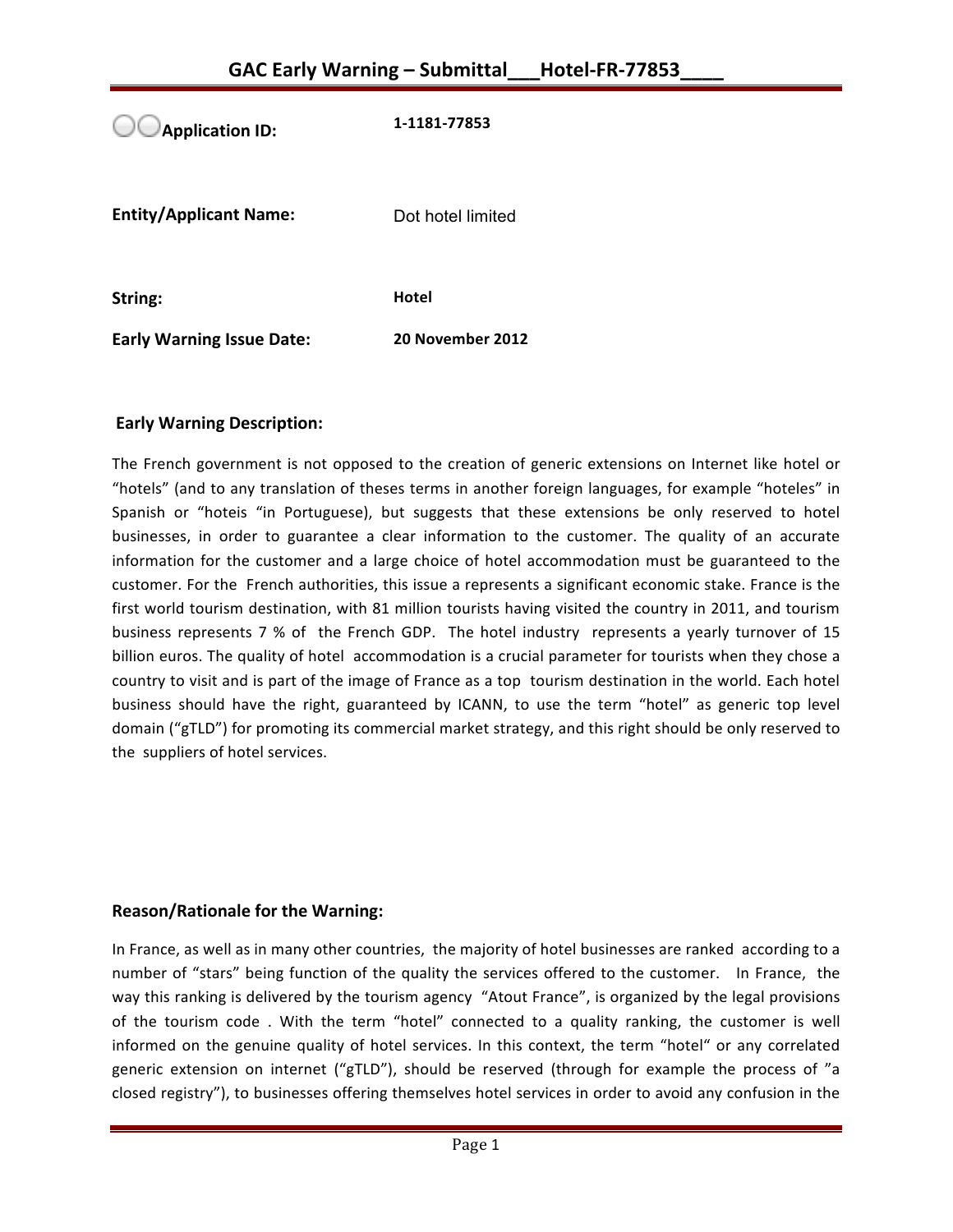customers' mind. The guarantee of a clear information of the customer on hotel accommodation services is the best way to promote tourism industry, not only in France but also in the whole world, through a fair competition of hotel businesses. Behind the term hotel as a generic denomination ('gTLD,"), any customer in the world must have the guarantee that will be directly connected to an hotel. 

## **Supporting Countries (Optional):**

**Possible Remediation:**

**Further Notes from GAC (Optional):** 

## **Instructions for Applicant**

## **ICANN** strongly encourages that the applicant work with relevant parties as soon as possible to address the concern voiced in the GAC Early Warning.

Upon receipt of this GAC Early Warning, the applicant has 21 calendar days to inform the GAC and ICANN, through the TLD Application System (TAS), of its decision to either withdraw or continue with the application. If the applicant does not notify the GAC and ICANN within 21 days of receiving the GAC Early Warning of its decision. The application will not move forward with the evaluation process.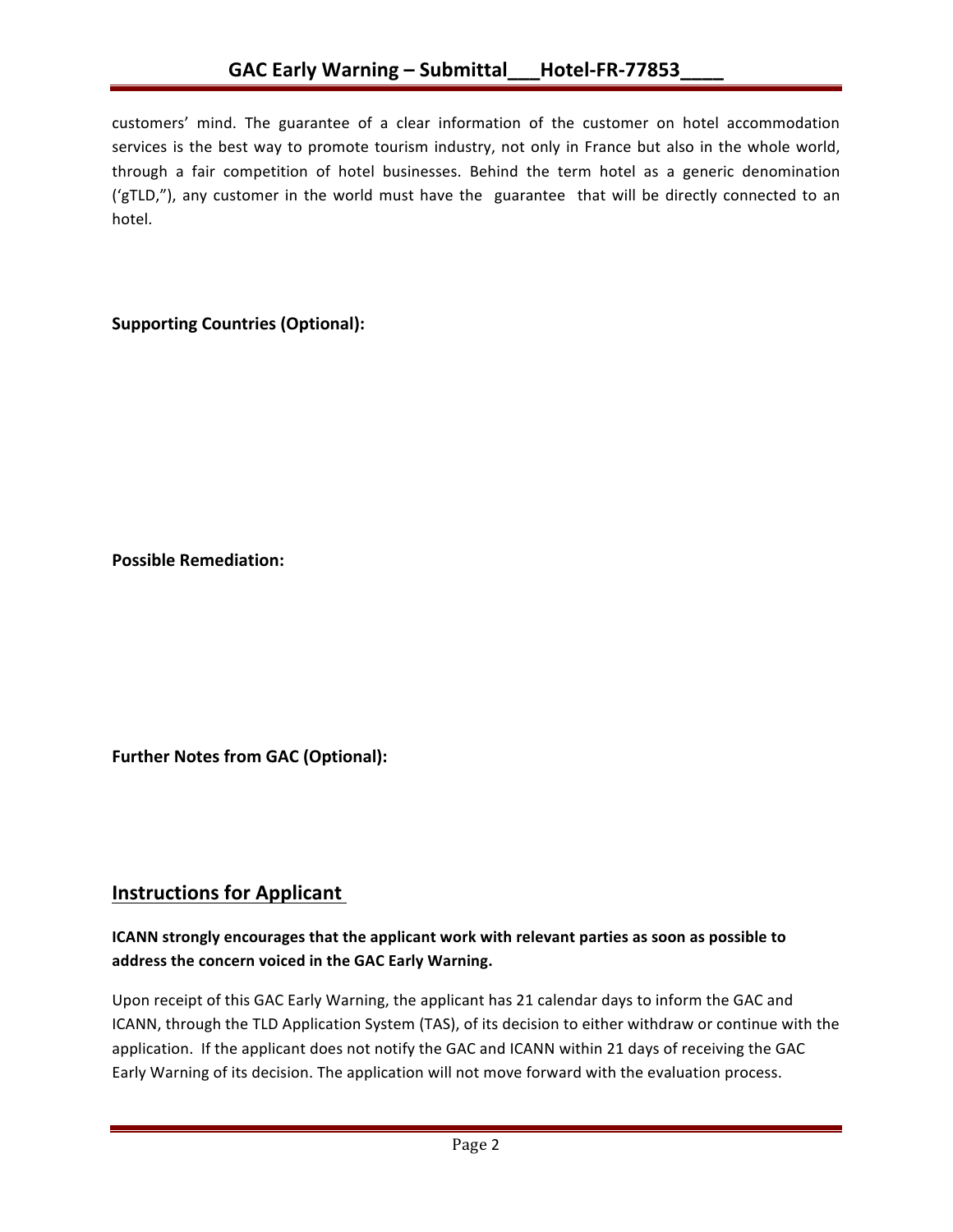#### **Asking questions about your GAC EW**

If you have questions or need clarification about your GAC Early Warning, please contact {*TBD*}. As highlighted above, ICANN strong encourages applicant's to contact {TBD} as soon as practical to ensure you are able to move to the next steps within the 21 day allotted time period.

#### **Continuing with your application**

If the applicant chooses to continue then they must complete the "Applicant's Response" section below notifying the GAC of intended actions, including the expected completion date, and remit their response to {need to define where this will be sent} within 21 days. Separately, the applicant must indicate in TAS its intention to continue with their application.

To complete these tasks the applicant must perform the following steps:

- 1. Log into TAS
- 2. Open the GAC Early Warning task
- 3. Click on the "Continue" button
- **4.** Separately, submit the GAC EW with the completed "Applicant Response" section to {*TBD* }

#### **Withdrawing your application**

Applicants choosing to withdraw must notify ICANN and the GAC within the 21-day window to be eligible for a refund of 80% of the evaluation fee (USD 148,000).

To receive the 80% refund, within 21-days the applicant must perform the following steps:

- 1. Log into TAS
- 2. Open the GAC Early Warning task
- **3.** Click on the "Withdraw" button

#### For questions please contact: gacearlywarning@gac.icann.org